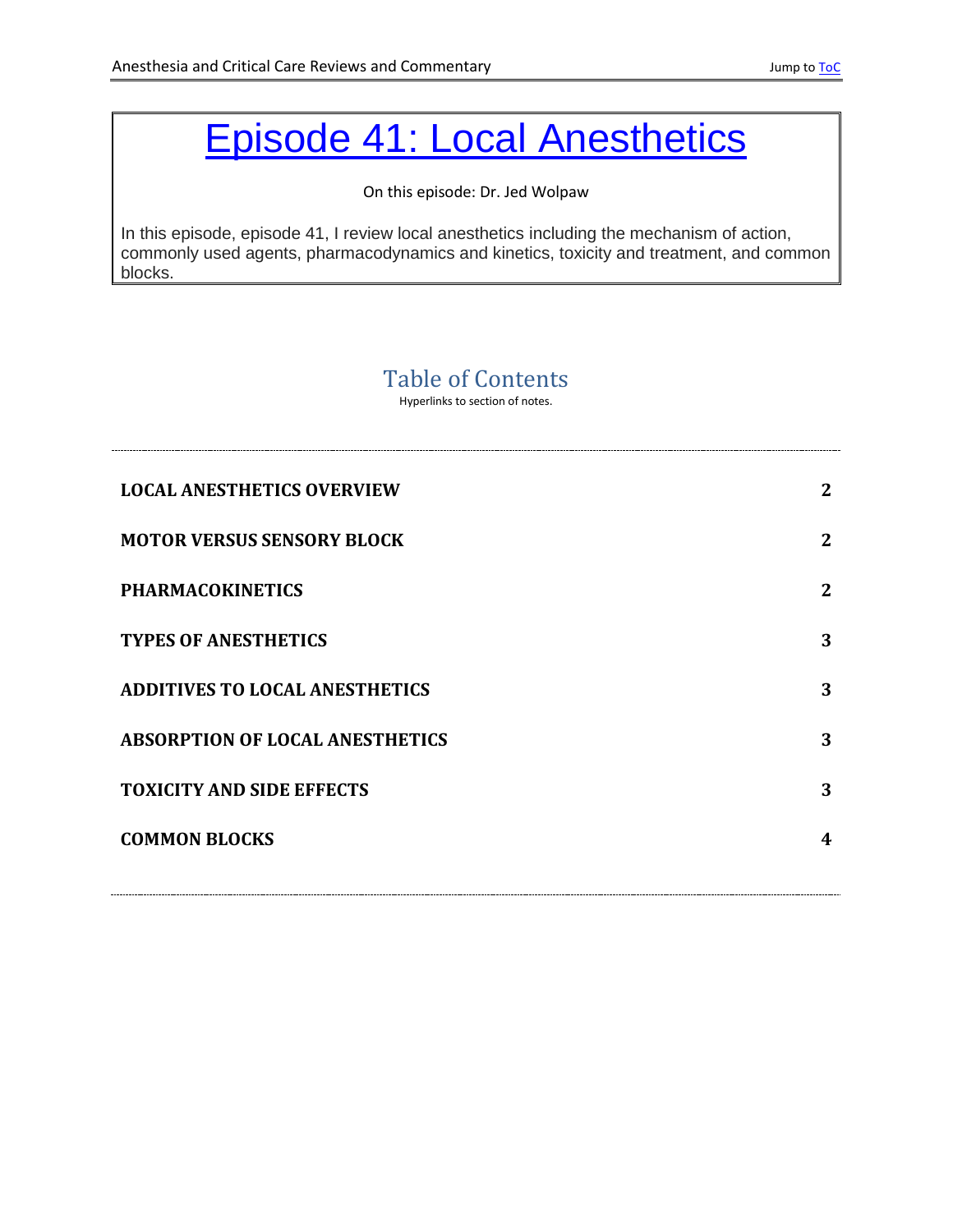# <span id="page-1-0"></span>Local Anesthetics Overview

 $0 - 3:22$ 

- Weak bases used to block nerve conduction  $\rightarrow$  block sensory +/- motor
- Work through Na<sup>+</sup> channel blockade from inside nerves
	- $\circ$  Easiest when channel is activated  $\rightarrow$  nerves in use more often are more sensitive to local anesthetics because in activated configuration more often
- Two basic classes: amino-amides and amino-esters

| Amino-amides                                                                                                                                                           | Amino-esters                                                                                                                                                                                                                                                                                                                   |  |  |
|------------------------------------------------------------------------------------------------------------------------------------------------------------------------|--------------------------------------------------------------------------------------------------------------------------------------------------------------------------------------------------------------------------------------------------------------------------------------------------------------------------------|--|--|
| Have amide link between intermediate<br>chain and aromatic end<br>Metabolized in liver<br>Very stable in solution                                                      | Have ester link between intermediate<br>$\qquad \qquad \blacksquare$<br>chain and aromatic end<br>Metabolized in plasma via<br>$\overline{\phantom{a}}$<br>pseudocholinesterase<br>Unstable in solution<br>$\overline{\phantom{a}}$<br>More likely to cause allergic<br>$\overline{\phantom{a}}$<br>hypersensitivity reactions |  |  |
| Eg. Lidocaine, mepivacaine, prilocaine,<br>bupivacaine, etidocaine, ropivacaine,<br>levobupivacaine<br>Memory tip! all these words have 2 "I"s<br>and amide has an "I" | Eg. cocaine, procaine, tetracaine,<br>-<br>chloroprocaine, benzocaine                                                                                                                                                                                                                                                          |  |  |

## <span id="page-1-1"></span>Motor versus Sensory block

 $3:23 - 4:23$ 

- Sensory comes first, especially with bupivacaine and ropivacaine
- Old reasoning is that local anesthetics affect small diameter c-fibers first  $\rightarrow$  NOT TRUE
- Get sensory without motor by using less local anesthetics ( $\downarrow$  concentration,  $\downarrow$  volume)

## <span id="page-1-2"></span>Pharmacokinetics

 $4:24 - 7:58$ 

- **Onset of action** is determined by  $pKa \rightarrow local$  anesthetics are weak bases with  $NH<sub>3</sub>$  group
	- $\circ$  More acidic pH  $\rightarrow$  more H<sup>+</sup> ions  $\rightarrow$  get NH<sub>4</sub><sup>+</sup>
	- $\circ$  More acidic pH  $\rightarrow$  less H<sup>+</sup> ions  $\rightarrow$  remain as NH<sub>3</sub>
- Higher pKa  $\rightarrow$  more charged at physiological pH  $\rightarrow$  slower onset of action as harder for charged particles to get into cells
	- $\circ$  pKa < pH of environment  $\rightarrow$  remain uncharged
	- $\circ$  pKa > pH of environment  $\rightarrow$  get H<sup>+</sup> ion more often
	- $\circ$  Eg. lidocaine has low pKa  $\rightarrow$  fast onset of action
	- o Eg. chloroprocaine has higher pKa than lidocaine, but used in obstetrical anesthesia when want faster block  $\rightarrow$  has low toxicity so can use high concentrations (3%) chloroprocaine vs. 1.5-2% lidocaine)
- **Potency**: at given pH, more lipid soluble  $\rightarrow$  more potent
- **Duration of action:** ↑vasoconstriction and ↑ protein binding  $\rightarrow$  longer duration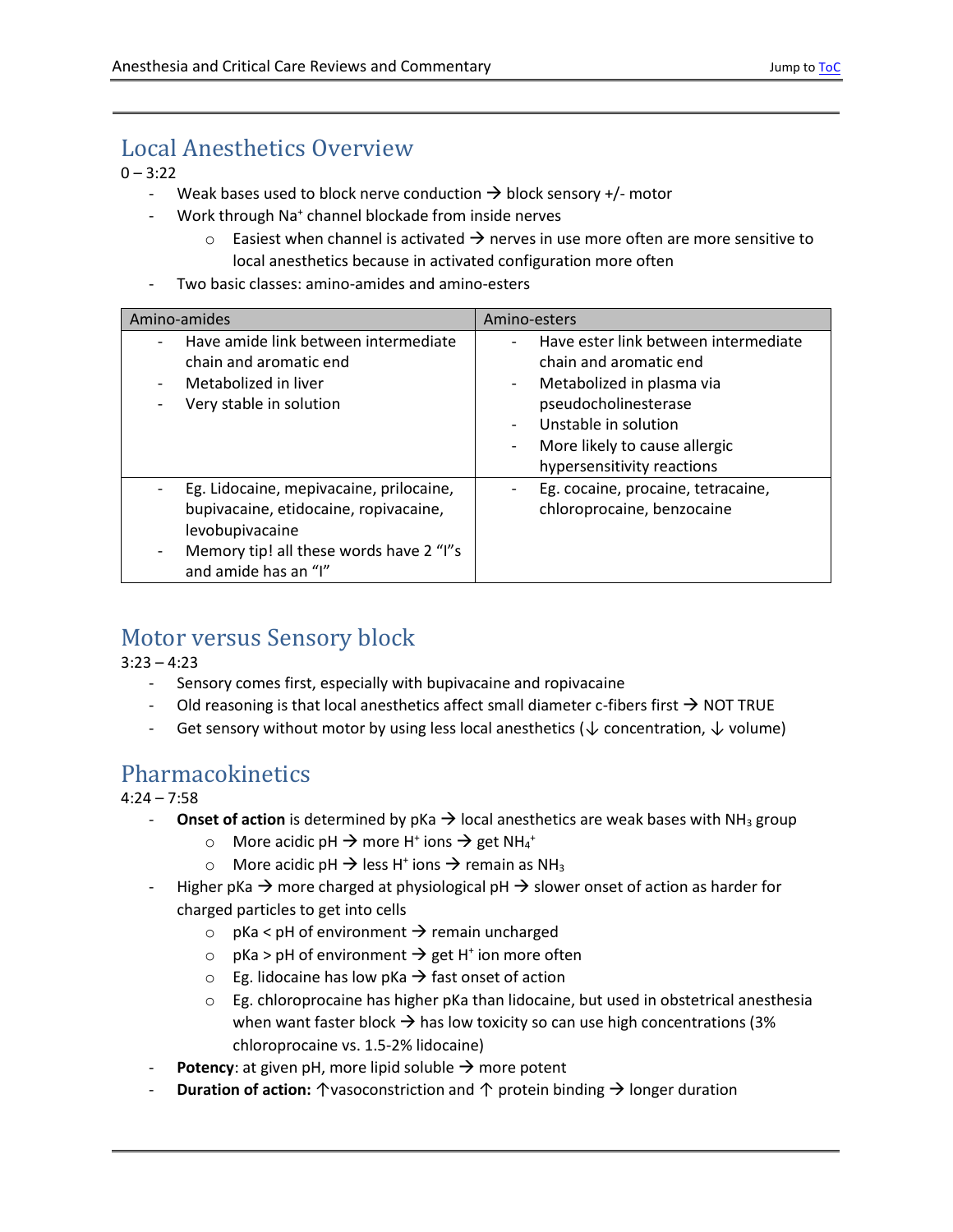# <span id="page-2-0"></span>Types of Anesthetics

| $7:59 - 10:23$       |               |                 |           |                           |            |  |  |  |
|----------------------|---------------|-----------------|-----------|---------------------------|------------|--|--|--|
| <b>Type of Local</b> | Onset         | <b>Max Dose</b> |           | <b>Duration of Action</b> |            |  |  |  |
| <b>Anesthetic</b>    |               | Without epi     | With epi  | Without epi               | With epi   |  |  |  |
|                      |               | (mg/kg)         | (mg/kg)   | (hours)                   | (hours)    |  |  |  |
| Lidocaine            | Rapid because | 4.5             |           |                           | 4          |  |  |  |
|                      | low pKa       |                 |           |                           |            |  |  |  |
| Mepivacaine          | Rapid         | 5               |           | 3                         | 6          |  |  |  |
| Bupivacaine          | Slow          | 2.5             | 3         | 4                         | 8          |  |  |  |
| Ropivacaine          | Medium        | $2 - 3$         | No effect | 3                         | 6          |  |  |  |
| Chloroprocaine       | Rapid         | 10              | 15        | 30mins                    | 60-90 mins |  |  |  |

# <span id="page-2-1"></span>Additives to Local Anesthetics

10:24 – 11:45

- **Bicarbonate** could increase speed of onset, but too much cause precipitate
	- o Usual amount used is 1meq into 9 mL of local anesthetic
- Epinephrine increase duration of action because counteract vasodilatory properties of local anesthetic
	- o Only local anesthetic without vasodilatory effects is cocaine as it is a vasoconstrictor
	- $\circ$  Centrally, have α2 receptors in spinal cord  $\rightarrow$  epinephrine increases action of anesthesia

# <span id="page-2-2"></span>Absorption of Local Anesthetics

- 11:46 12:32
	- Order of highest to lowest absorption: intercostal space > caudal epidural > lumbar and thoracic epidural > brachial plexus > subcutaneous

# <span id="page-2-3"></span>Toxicity and Side Effects

### 12:33 – 17:12

- CNS is affected first
	- $\circ$  Lightheadedness, dizziness  $\rightarrow$  visual and auditory disturbances (eg. tinnitus)
- Cardiovascular affected later
	- $\circ \downarrow$  rate of depolarization in fast conduction fibers of Purkinje fiber and ventricular muscle  $\rightarrow$  bradycardia
	- $\circ$  Depress spontaneous pacemaker activity in sinus node  $\rightarrow$  sinus bradycardia  $\rightarrow$  arrest
	- Treatment of cardiovascular collapse:
		- o Start ACLS
		- o 1.5ml/kg bolus of intralipid 20% followed by 0.25mL/kg/min infusion for 10 minutes
- Ropivacaine is S-isomer of bupivacaine  $\rightarrow$  thought to be less cardiotoxic than bupivacaine
- Other effects:
	- o Hypotension from high epidural or spinal block
	- $\circ$  Methemoglobinemia  $\rightarrow$  prilocaine is worst offender at about doses > 600mg
	- $\circ$  Transient neurological symptoms (TNS)  $\rightarrow$  more common with spinal lidocaine, incidence 13%, relative risk compared to prilocaine, bupivacaine, ropivacaine is 4